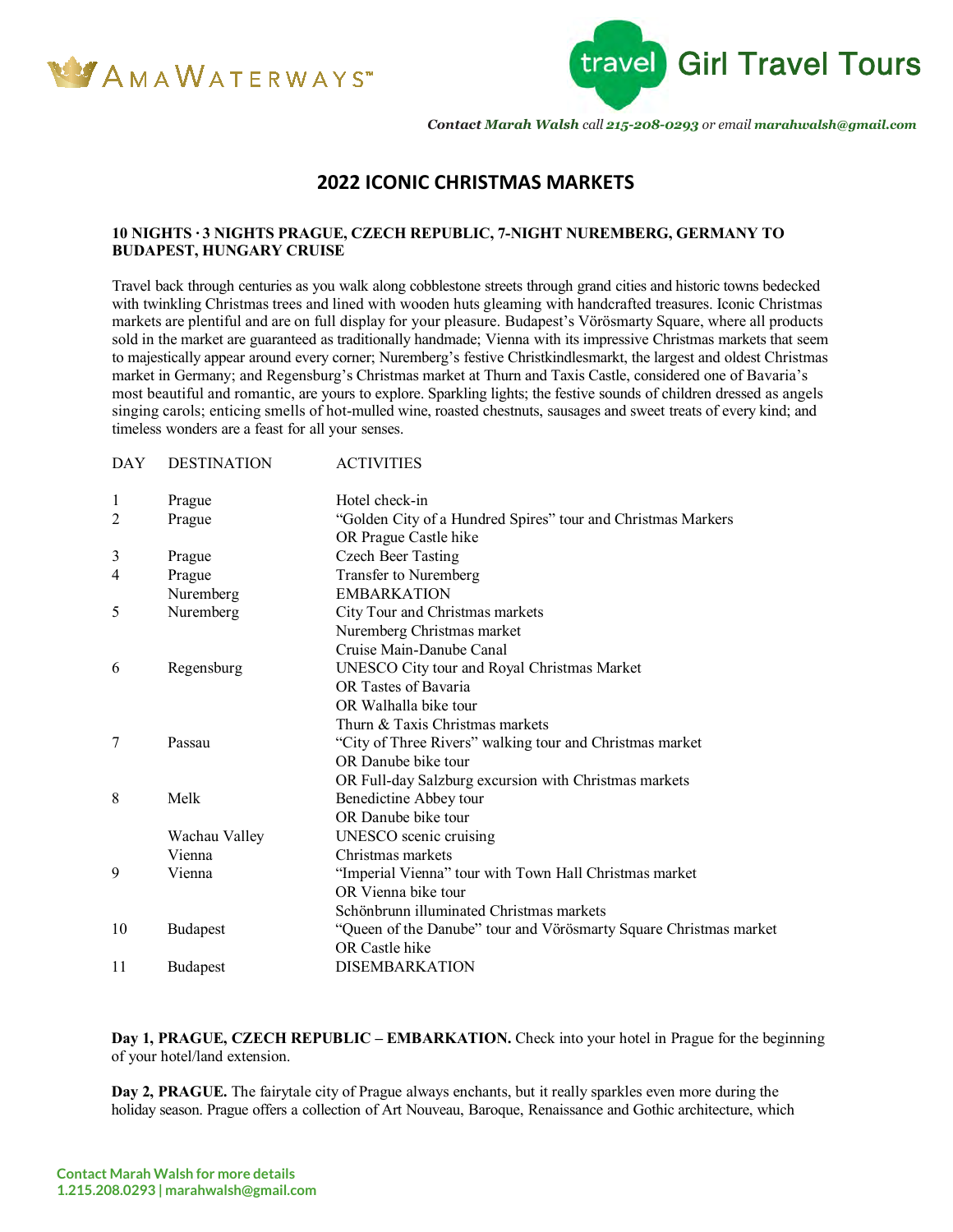



## **2022 ICONIC CHRISTMAS MARKETS AHX**

you'll get to see on your tour. You will see Rudolfinum, the National Museum and Wenceslas Square, as well as visit 1,000-year-old Prague Castle and St. Vitus before walking over the romantic Charles Bridge to the Old Market Square, where you will find the capital's famous Astronomical Clock, Tyn Church and the statue of Jan Husek. You may also hike to Prague Castle. Later in the day, you will have free time to explore Prague's renowned Christmas markets in the Old Town Square. (B)

**Day 3, PRAGUE.** Beer has a long and illustrious history in the Czech Republic with the first brewery established in 993. Beer is a core part of the country's national identity, so join a Czech beer tasting and discover for yourself what makes the Czech's beer some of the very best in the world. (B)

**Day 4, PRAGUE – NUREMBERG, GERMANY – EMBARKATION.** Check out of your hotel in Prague and drive through the pastoral countryside to head to Nuremberg where you will board the ship for your *Iconic Christmas Markets* cruise. (B,D)

**Day 5, NUREMBERG**. Join a city tour of WWII highlights and then walk through Nuremberg's cobblestone streets to the Imperial Castle and 900-year-old city ramparts, followed by a visit to some of the local Christmas markets. Later, you can visit Nuremberg's Christkindlesmarkt, one of the world's largest and most famous Christmas markets. You will also cross the Continental Divide via the Main-Danube Canal as the day ends. (B,L,D)

**Day 6, REGENSBURG, GERMANY.** Regensburg is one of Germany's best preserved medieval cities, as well as a UNESCO World Heritage Site. Join a guided walking tour showcasing the city's architectural highlights, including the Old Town Hall and the Porta Praetoria, before visiting the Old Town Christmas market. As an alternate option, sample some of Bavaria's specialties—beer, sausage and pretzels. Or bike to the base of Walhalla where there is a neoclassical white marble temple inspired by the Parthenon in Athens. Later in the day, you'll be treated to one of Bavaria's most beautiful and romantic Christmas markets at Thurn and Taxis, where you can watch artisans make their unique arts and crafts. (B,L,D)

**Day 7, PASSAU, GERMANY.** Join a walking tour of this 2,000-year-old city, noted for its Gothic and Italian Baroque architecture and St. Stephen's. Go in search of Bavarian-style crafts at the Christmas market. Alternatively, you can travel through the serene Austrian Alps to Salzburg, birthplace of Mozart. Your full-day excursion in Salzburg includes a walking tour of the UNESCO-designated Old Town, its magnificent cathedral and its Christmas markets, including the Hellbrunn Palace, where its inner courtyard is turned into a romantic backdrop for one of the most beautiful Christmas markets in Austria. For the active adventurer, join a guided bike tour along the Danube.  $(B,L,D)$ 

**Day 8, MELK, AUSTRIA – VIENNA, AUSTRIA.** High on a rocky outcrop lies the Melk Abbey, one of Europe's most revered Baroque monasteries. Visit this magnificent Benedictine Abbey, which now houses a museum chronicling its history and a famous library with countless medieval manuscripts. Alternatively, go on a guided bike ride around Melk. Afterward, enjoy a scenic cruise of the UNESCO-designated Wachau Valley before arriving in Vienna and exploring the local Christmas markets. (B,L,D)

**Day 9, VIENNA.** The "City of Waltzes" offers a treasure trove of gems just waiting to be discovered. Join a tour showcasing its regal splendors, such as the majestic Opera House and the former Imperial Palace of the Habsburgs before concluding in Vienna's historic city center. Afterwards, you'll visit the Rathaus (Town Hall) Christmas market. If you prefer a more active adventure, then join a guided bike along the Danube River. During the afternoon, visit the Schönbrunn Palace with a giant sparkling Christmas tree. This market presents a glittering and stellar Christmas experience. Cap the day off with "Vienna by Night" Christmas markets at the beautifully decorated Maria Theresaplatz Christmas market, set amongst the world-renowned sights of Vienna's majestic Ringstrasse, and at the illuminated Rathaus, Vienna's largest Christmas market. (B,L,D)